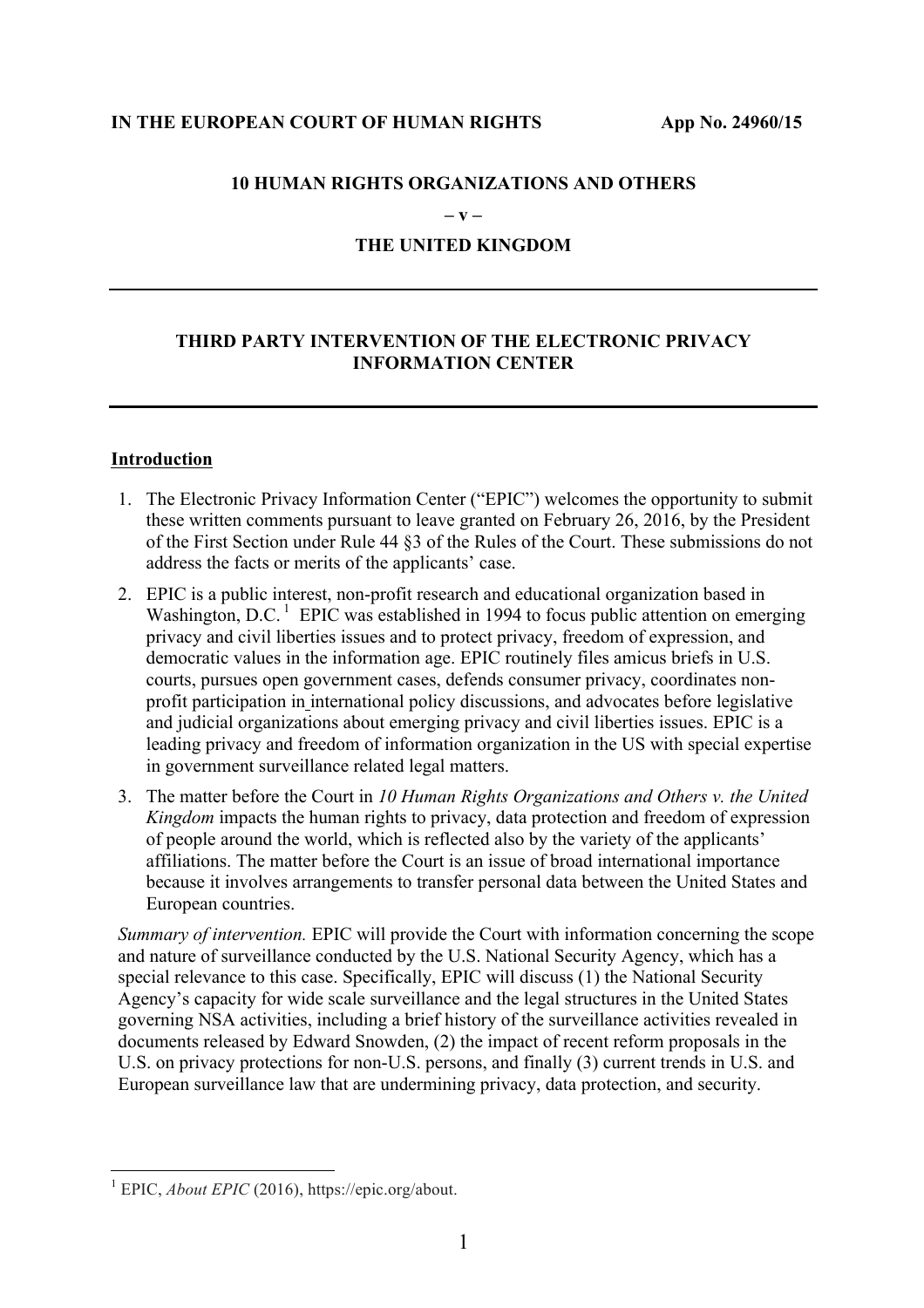# **I. The National Security Agency Collects Personal Data From Around the World and Transfer That Data Without Adequate Legal Protections**

# *The NSA Has Access to the Majority of Internet Traffic and a Nearly Unbounded Capacity to Monitor and Collect Private Communications*

- 4. One of the primary functions of the U.S. National Security Agency ("NSA") is to collect Signals Intelligence ("SIGINT") derived from "electronic signals and systems used by foreign targets, such as communications systems."2 This includes information about "foreign powers, organizations, or persons."3 The NSA collects communications from a variety of sources, including: (1) Internet communications flowing through "backbone" cables both inside and outside of the United States, (2) data stored by Internet service providers, (3) records stored by other telecommunications companies, and (3) intercepted satellite and radio signals.<sup>4</sup> The NSA's core mission is to collect as much information as possible about the activities of individuals and organizations across the globe.<sup>5</sup>
- 5. More recently, the NSA and other intelligence agencies have focused on collecting raw Internet data to monitor the communications and activities of users worldwide. According to the NSA, the nature of modern communications requires the agency to "live on the network" and gain access to all Internet signals.<sup>6</sup> The sheer quantity of raw Internet data collected and stored by the NSA each day is "stunning," with at least 150 sites around the globe processing billions of records per day.<sup>7</sup> The GCHO has taken a similar approach, tapping more than 200 fiber optic cables by 2013 and expanding their technical abilities to process many "terabytes (thousands of gigabytes) of data at a time."<sup>8</sup>
- 6. The NSA collects such a large quantity of Internet communications that it has had to vastly expand its data-gathering apparatus. The NSA recently built a \$2 billion data center in Buffdale, Utah, that was designed to house a "yottabyte – or one thousand trillion gigabytes  $-$  of data."<sup>9</sup> As a result, the huge volumes of Internet data collected at

<sup>&</sup>lt;sup>2</sup> NSA, "Signals Intelligence" (2009), https://www.nsa.gov/sigint/.<br> $\frac{3}{1}$ 

<sup>&</sup>lt;sup>4</sup> Jason Stray, *FAQ: What You Need to Know About the NSA's Surveillance Programs*, ProPublica (Aug. 5, 2013), https://www.propublica.org/article/nsa-data-collection-faq; *see also* James Bamford, *The NSA is Building the Country's Biggest Spy Center (Watch What You Say)*, Wired (Mar. 15, 2012), http://www.wired.com/threatlevel/2012/03/ff\_nsadatacenter/.

<sup>5</sup> *See generally* James Bamford, *The Puzzle Palace: Inside the National Security Agency, America's Most Secret Organization* (1st ed. 1983); James Bamford, *Body of Secrets: Anatomy of the Ultra-Secret National Security Agency* (reprt. ed. 2002); James Bamford, *The Shadow Factory: The NSA from 9/11 to the Eavesdropping on America* (2009).

<sup>6</sup> National Security Agency, *Transition 2001* at 31 (Dec. 2000), *available at*

http://www.gwu.edu/~nsarchiv/NSAEBB/NSAEBB24/nsa25.pdf.

<sup>7</sup> *See* Bruce Schneier, *More About the NSA's XKEYSCORE*, Schneier on Security (July 7, 2015), https://www.schneier.com/blog/archives/2015/07/more\_about\_the\_.html; Micah Lee, Glenn Greenwald, & Morgan Marquis-Boire, *Behind The Curtain: A Look at the Inner Workings of NSA's XKEYSCORE*, The Intercept (July 2, 2015), https://theintercept.com/2015/07/02/look-under-hoodxkeyscore/; Glenn Greenwald, *XKeyscore: NSA Tool Collects 'Nearly Everything a User Does on the Internet'*, The Guardian (July 31, 2013), http://www.theguardian.com/world/2013/jul/31/nsa-topsecret-program-online-data.

<sup>8</sup> Ewen MacAskill, Julian Borger, Nick Hopkins, Nick Davies, & James Ball, *GCHQ Taps Fibre-Optic Cables for Secret Access to World's Communications*, The Guardian (June 21, 2013),

http://www.theguardian.com/uk/2013/jun/21/gchq-cables-secret-world-communications-nsa.

<sup>&</sup>lt;sup>9</sup> Press Release, Utah Governor Gary R. Herbert, 2012 Energy Summit,

http://blog.governor.utah.gov/2012/02/2012-energy-summit/.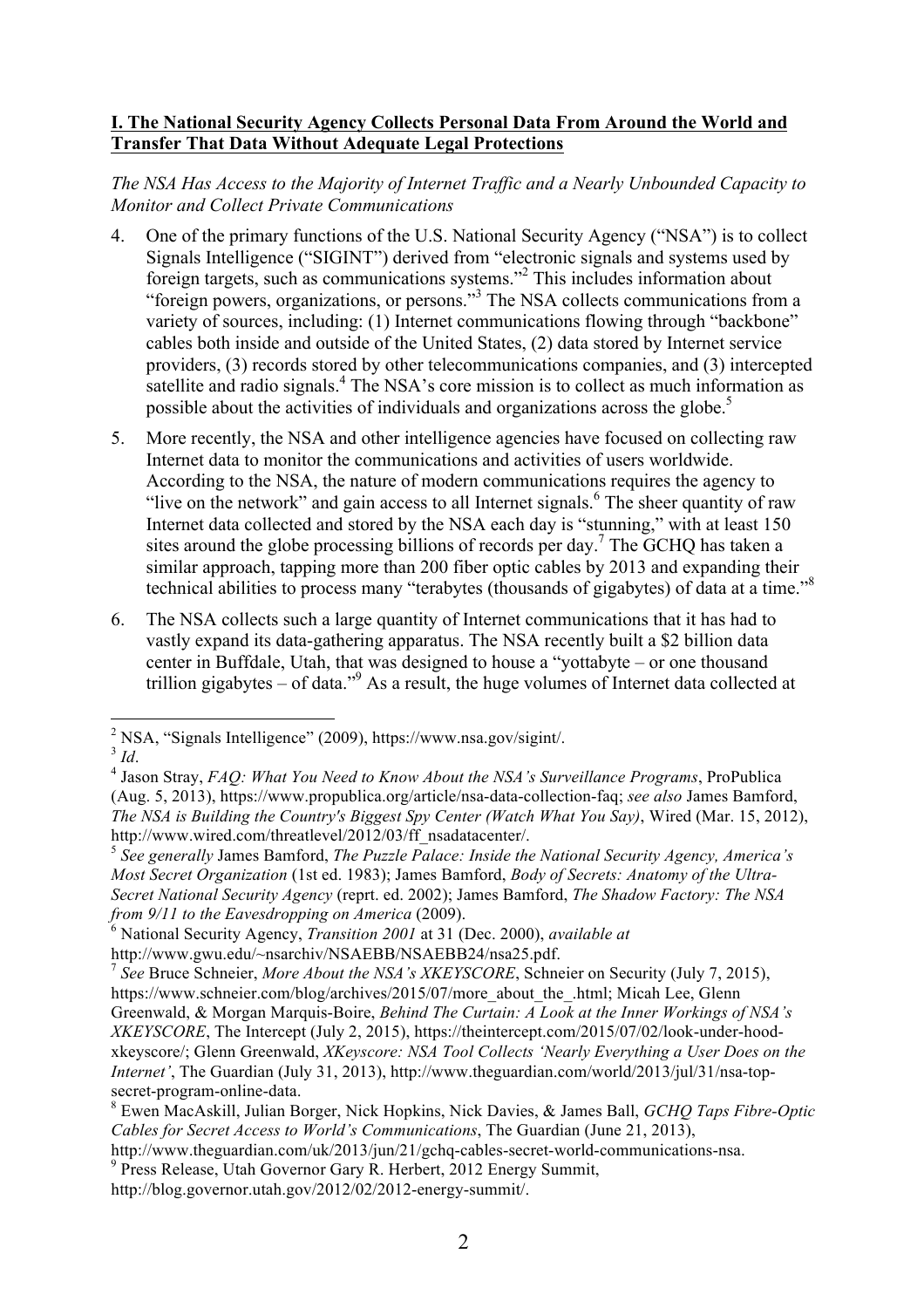sites around the world can now be stored in a centralized location – the Utah Data Center. The only technology that currently prevents "untrammeled government access to private digital data" is strong encryption.<sup>10</sup> But the NSA is already working to break one of the most common strong encryption standards, the "Advanced Encryption Standard," using a new supercomputer housed in the agency's Tennesee facility.<sup>11</sup>

- 7. In order to facilitate its broad surveillance activities, the NSA depends on private contractors and researchers to develop newer and more powerful tools to collect, store, process, and disseminate personal data. In addition to the traditional research and development model, a more direct market for surveillance technology has developed over the last 10 years into a \$5 billion industry.<sup>12</sup> These technologies are showcased for U.S. Intelligence Agencies each year at conferences held by surveillance industry associations. <sup>13</sup> Documents obtained from a prior surveillance conference revealed that NSA and other intelligence agencies have the capability to make copies of "everything coming through [a network] switch" and transfer the personal data to other agencies.<sup>1</sup>
- 8. The NSA has also expanded surveillance efforts to obtain sensitive personal information about foreign citizens including their cell phone location records, their e-mail address books, and their pictures and videos sent via online chats.<sup>15</sup> The NSA also collects data from Internet providers related to network security.<sup>16</sup>
- 9. As these new surveillance tools continue to evolve and as NSA and other intelligence agencies continue to expand their collection and storage facilities, there will be few (if any) digital communications that are not potentially subject to surveillance.

<sup>&</sup>lt;sup>10</sup> Bamford Wired Article, *supra*.<br><sup>11</sup> *Id*. <sup>12</sup> Jennifer Valentino-Devries et al., *Document Trove Exposes Surveillance Methods*, Wall St. J. (Nov. 19, 2011). <sup>13</sup> *See* TeleStrategies, *ISS World Americas 2016*, http://www.issworldtraining.com/ISS\_WASH/.

<sup>&</sup>lt;sup>14</sup> The CEO of OnPath, a New Jersey company, is quoted as saying "[w]e're allowing a whole new level of intelligence in the networks . . . . We can take a copy of everything coming through our switch and dump it off to the FBI." *The Surveillance Catalog: OnPath Technologies – Notes*, Wall St. J. (2011), http://projects.wsj.com/surveillance-catalog/documents/267794-documents-266211-onpathtechnologies-lawful/.

<sup>15</sup> *See* James Risen and Laura Poitras, *N.S.A. Collecting Millions of Faces from Web Images*, N.Y. Times (May 31, 2014), http://www.nytimes.com/2014/06/01/us/nsa-collecting-millions-of-faces-fromweb-images.html; Barton Gellman & Ashkan Soltani, *NSA Tracking Cellphone Locations Worldwide, Snowden Documents Show*, Wash. Post (Dec. 4, 2013),

http://www.washingtonpost.com/world/national- security/nsa-tracking-cellphone-locationsworldwide-snowden-documents-show/2013/12/04/5492873a-5cf2-11e3- bc56-

c6ca94801fac\_story.html; Barton Gellman & Ashkan Soltani, *NSA Collects Millions of E-Mail Address Books Globally*, Wash. Post, (Oct. 14, 2013), http://www.washingtonpost.

com/world/national-security/nsa-collects-millions-of-e-mail-address-books-

globally/2013/10/14/8e58b5be-34f9- 11e3-80c6-7e6dd8d22d8f\_story.html..

<sup>16</sup> *See* EPIC, *EPIC v NSA: Google / NSA Relationship* (2016)

https://epic.org/foia/nsa/google/default.html.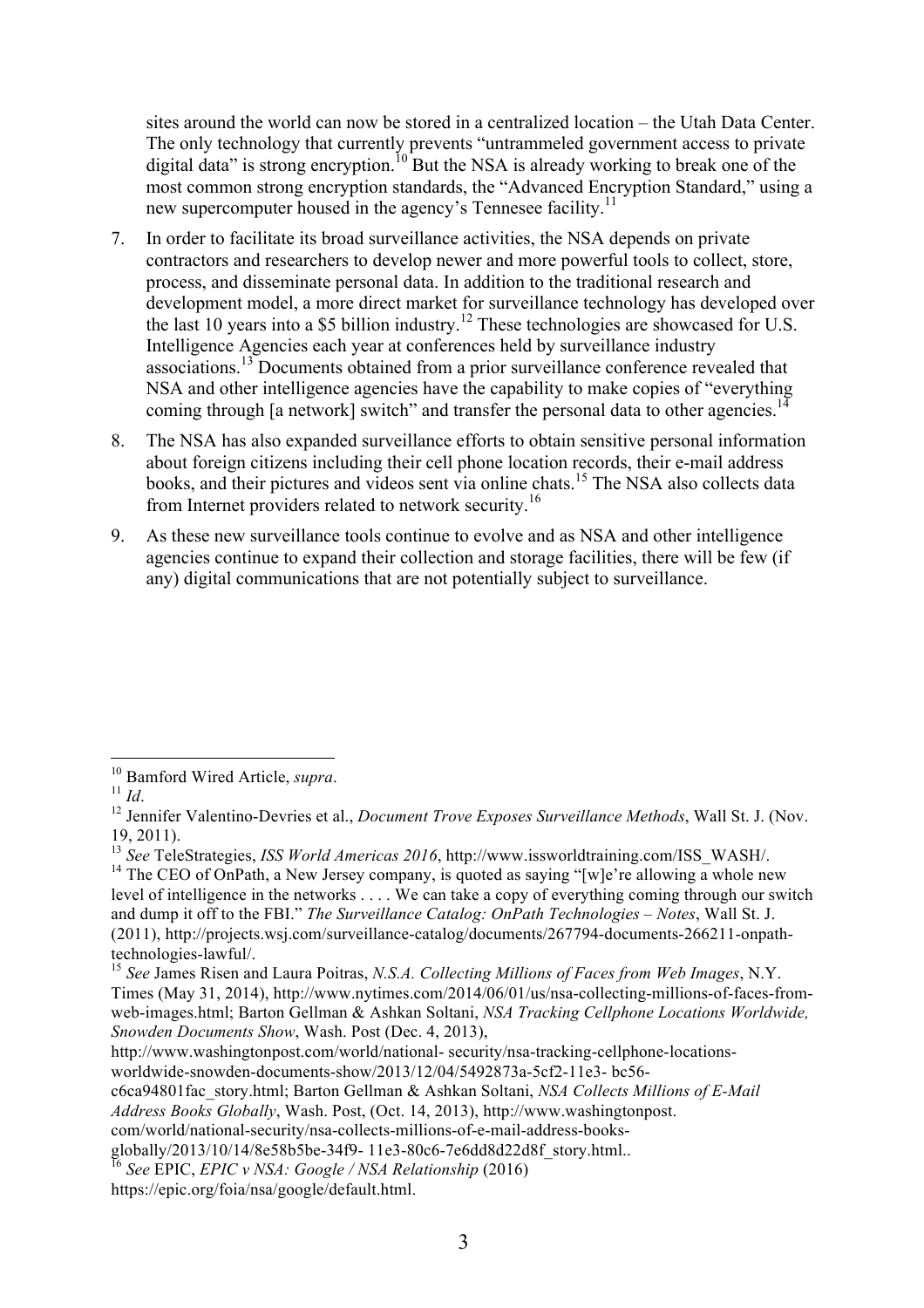#### *U.S. Law Does Not Limit the NSA's Collection of Non-U.S. Persons' Data*

- 10. The United States government has long taken the position that no law restricts the NSA's collection of foreign communications.<sup>17</sup> Instead of operating according to established statutory restrictions, the NSA operates according to structures established by the President in Executive Orders, rules promulgated by the Department of Defense, and directives established by the NSA itself.<sup>18</sup> Many of these rules were changed after systematic abuses by the U.S. Intelligence Community were uncovered during the Church Committee investigations in 1976, but the reforms adopted by Congress were focused on preventing the NSA and other agencies within the U.S. Intelligence Community from conducting warrantless surveillance on U.S. persons.<sup>19</sup> No U.S. law or regulation prohibits the NSA from conducting warrantless surveillance on foreign citizens abroad.
- 11. Even though the President and U.S. government agencies have established regulations and procedures governing the NSA's surveillance activities, most of these documents have not been made available to the public. The primary document that outlines the NSA's surveillance authorities is Executive Order 12333, which was issued in 1981 following the Church Committee report and passage of the Foreign Intelligence Surveillance Act in 1978.<sup>20</sup> The Executive Order was adopted to "enhance" the ability of the U.S. Intelligence Community to acquire foreign intelligence while providing certain limited protections for United States persons.<sup>21</sup> More recently, President Obama has promulgated a new directive to provide certain protections for non-U.S. persons, but these new rules do not limit the collection of communications or personal data.
- 12. The recent debates over the scope of NSA surveillance have underscored the lack of protections granted to non-U.S. persons. The first NSA surveillance program revealed in 2013 concerned the bulk collection of telephone call detail records and other "metadata" under "Section 215."<sup>22</sup> Following the disclosure of the NSA metadata program, a number of organizations filed suit alleging that the bulk collection of metadata was illegal and unconstitutional.<sup>23</sup> But the focus of the legal challenges and subsequent reviews by oversight bodies was on the ineffectiveness of the programs and their invalidity under

<sup>&</sup>lt;sup>17</sup> See Letter from the Office of Legal Counsel, U.S. Department of Justice, to Judge Colleen Kollar-Kotelly (May 17, 2002), http://www.dni.gov/files/documents/OLC%209-with%20attachment.pdf; *see also* Laura K. Donohue, *Section 702 and the Collection of International Telephone and Internet Content*, 38 Harv. J. L & Pub. Pol'y 117, 144–47 (2015).

<sup>18</sup> *See* NSA, *SIGINT Frequently Asked Questions* (2009),

https://www.nsa.gov/sigint/faqs.shtml#sigint6.

<sup>19</sup> 1 Kris & Wilson, *National Security Investigations & Prosecutions* § 2:2 History of Abuse (2d ed. 2012).

<sup>20</sup> *Id*. § 2:7 Increased Regulation and Oversight; *see also* Amos Toh, Faiza Patel, & Elizabeth Goitein, Brennan Center for Justice, *Overseas Surveillance in an Interconnected World* (2016),

https://www.brennancenter.org/sites/default/files/publications/Overseas Surveillance in an Interconn ected\_World.pdf.

<sup>&</sup>lt;sup>21</sup> Exec. Order No. 12,333  $\S$  2.2, 3 C.F.R. 200 (1981)

<sup>&</sup>lt;sup>22</sup> Glenn Greenwald, *NSA Collecting Phone Records Of Millions Of Verizon Customers Daily*, The Guardian (June 6, 2013).

<sup>23</sup> *See In re EPIC*, 134 S. Ct. 638 (2013) (seeking mandamus review of the FISC order based on the argument that the court lacked jurisdiction to require ongoing production of all telephone metadata); *ACLU v. Clapper*, 785 F.3d 787 (2d Cir. 2015) (finding that the FISC order requiring production of telephone metadata exceeded the authority granted under Section 215); *Klayman v. Obama*, \_\_\_ F. Supp. 3d \_\_\_ (D.D.C. 2015) (granting injunctive relief ); *Smith v. Obama*, 24 F. Supp. 3d 1005 (D. Idaho 2014).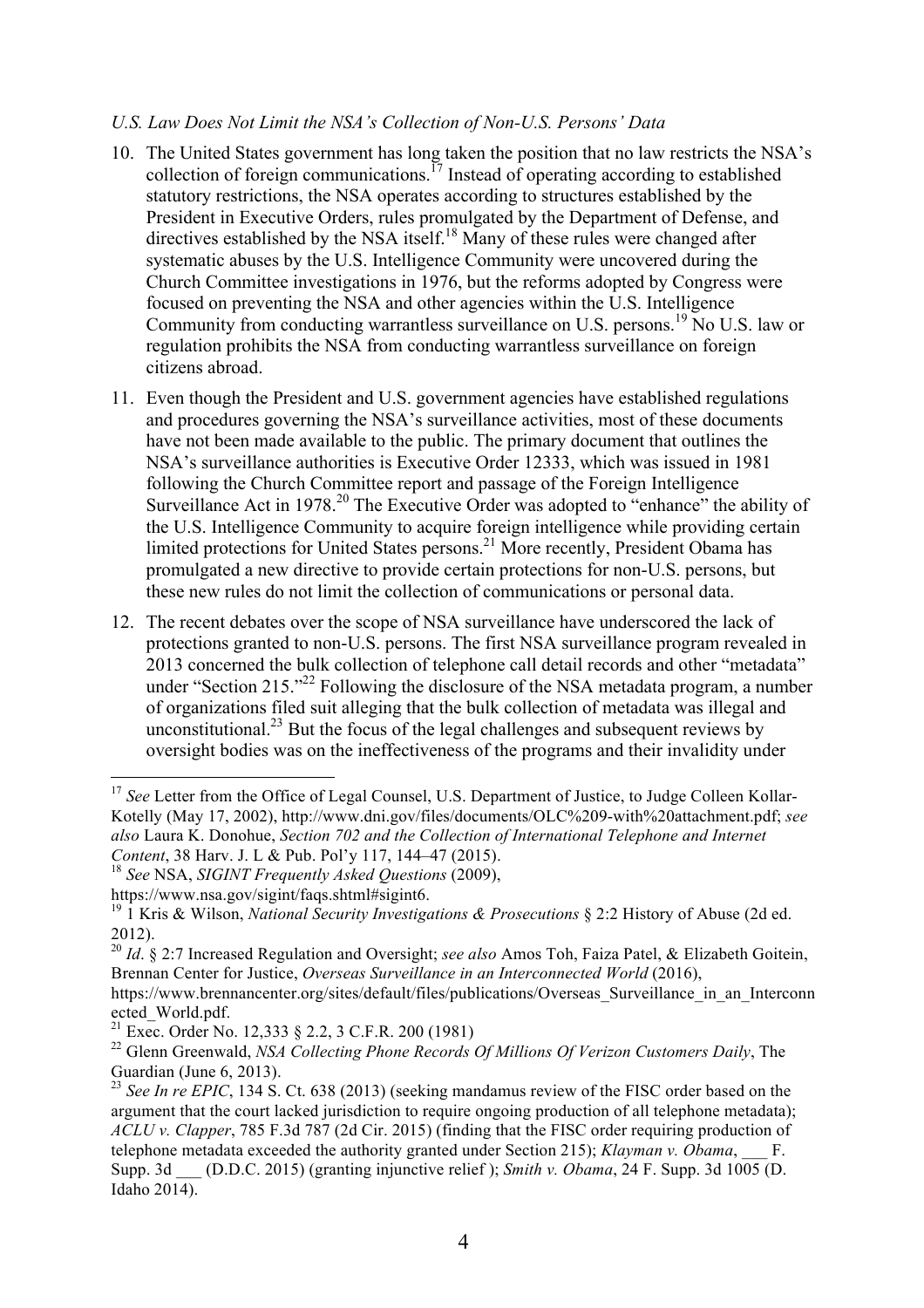U.S. laws that protect U.S. persons from unwarranted surveillance.<sup>24</sup> The second program revealed concerned the NSA's collection of private communications from U.S.-based Internet service providers through a program codenamed "PRISM."<sup>25</sup> A related program called "UPSTREAM" involved the collection of communications directly from Internet telecommunications cables.<sup>26</sup> These two programs were largely ignored by U.S. oversight bodies even though it had previously been the subject of criticisms from privacy groups, and an unsuccessful legal challenge in the U.S. Supreme Court. <sup>27</sup> However, the U.S. Privacy and Civil Liberties Board, in their review of the PRISM program, did acknowledge that the lack of legal protections for non-U.S. persons "raises important but difficult legal and policy questions" because "privacy is a human right" recognized under the ICCPR, despite the fact that they found that it complied with U.S. law.<sup>28</sup>

13. Given the lack of legal restrictions and the broad scope of NSA's surveillance activities overseas, it is clear that a significant amount of personal information and private communications of non-U.S. persons is being collected and processed without adequate protection.

# *NSA Has a Long History of Conducting Surveillance in Collaboration With GCHQ*

14. The NSA has routinely entered into data transfer agreements with the GCHQ and other EU intelligence agencies. These surveillance agreements became a matter of public concern in 2000, when the European Parliment began an investigation into the activities. The investigation focused on a program known as "ECHELON," a data sharing agreement involving the UK, the USA, Canada, Australia and New Zealand ("UKUSA") for the purposes of intelligence interception.<sup>29</sup> While the NSA and its UKUSA intelligence partners had been exchanging intercepted communications since the beginning of their partnership in 1946, the development of ECHELON allowed the

 <sup>24</sup> *See* Privacy and Civil Liberties Oversight Board, *Report on the Telephone Record Program Conducted under Section 215 of the USA PATRIOT Act and on the Operations of the Foreign Intelligence Surveillance Court* 11 (Jan. 23, 2014) (finding that the program was ineffective and likely violated U.S. law), http://perma.cc/FA8U-6RFJ; Review Group on Intelligence and Communication Technologies, *Liberty and Security in a Changing World: Report and Recommendations of The President's Review Group on Intelligence and Communications Technologies* 104 (2013) (finding that the program was not necessary)..<br> $^{25}$  *Id*.

<sup>25</sup> *Id*. <sup>26</sup> *See* Siobhan Gorman & Jen Valentino-Devries, *New Details Show Broader NSA Surveillance Reach*, Wall St. J. (Aug. 20, 2013),

http://www.wsj.com/articles/SB10001424127887324108204579022874091732470; Craig Timburg, *NSA Slide Shows Surveillance of Undersea Cables*, Wash. Post (July 10, 2013),

https://www.washingtonpost.com/business/economy/the-nsa-slide-you-havent-

seen/2013/07/10/32801426-e8e6-11e2-aa9f-c03a72e2d342\_story.html.

<sup>27</sup> *See also FISA Amendments Act of 2008: Hearing Before the Subcomm. on Crime, Terrorism, and Homeland Sec. of the H. Comm. on the Judiciary*, 112th Cong. 27–37 (2012) (Statement of Marc Rotenberg, Executive Dir., EPIC); *Clapper v. Amnesty Int'l USA*, 133 S. Ct. 1138 (2013).

<sup>28</sup> Privacy and Civil Liberties Oversight Board, *Report on the Surveillance Program Operated Pursuant to Section 702 of the Foreign Intelligence Surveillance Act* 8–9 (2014), https://www.pclob.gov/library/702-Report.pdf.

<sup>29</sup> European Parliament: Temporary Committee on the ECHELON Interception System, *Report on the Existence of a Global System for the Interception of Private and Commercial Communications (ECHELON Interception System)*, 1 July 2001, available at:

http://www.fas.org/irp/program/process/rapport\_echelon\_en.pdf.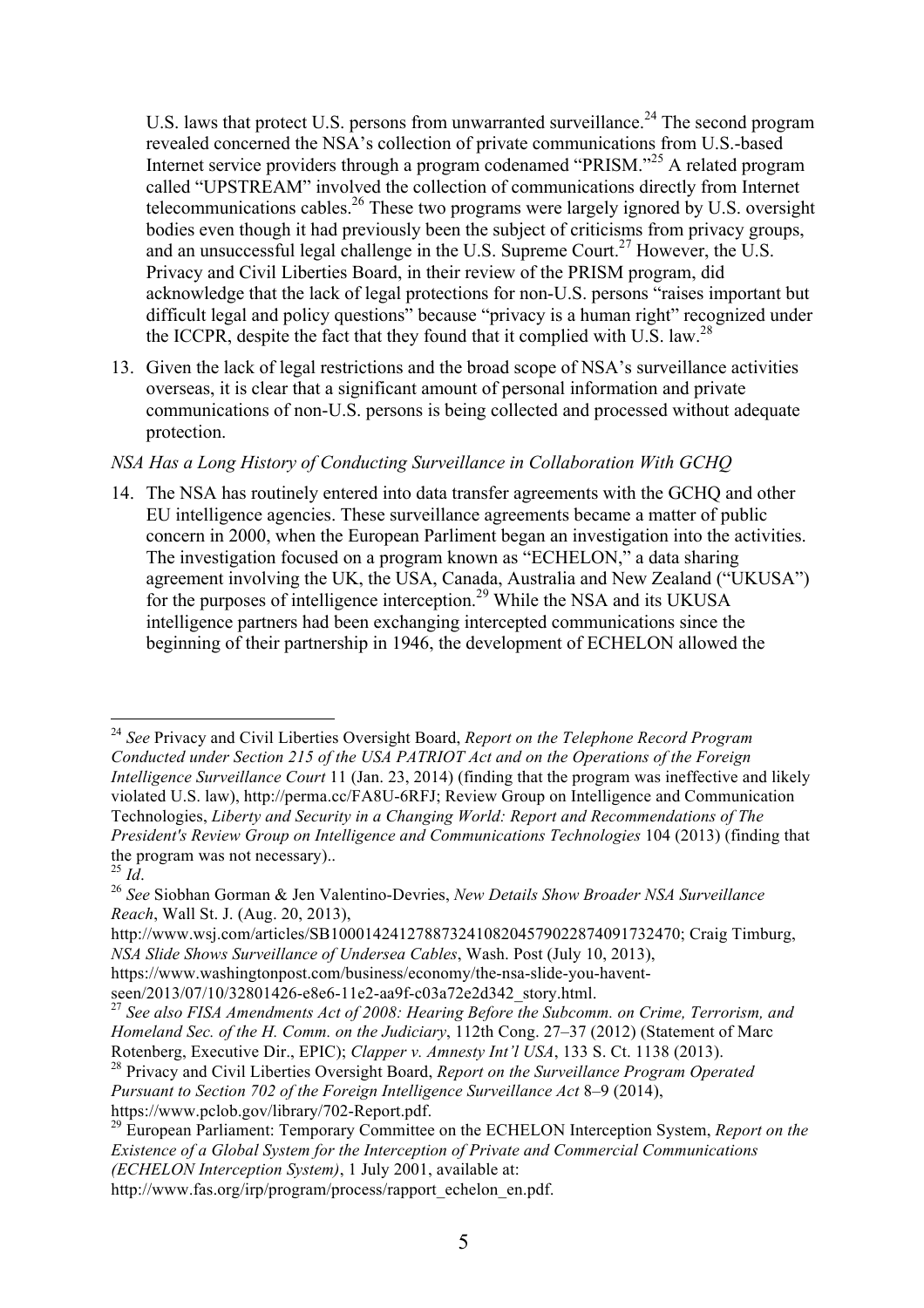UKUSA partners to pool all of their signals intelligence data automatically.<sup>30</sup> As a result, "agencies would be able to submit targets to one another's listening posts and, likewise, everyone would be allowed to share in the take – to dip their electronic ladles into the vast cauldron of intercepts and select what they liked."<sup>31</sup>

- 15. Since the ECHELON program was uncovered, the NSA and GCHQ have expanded their surveillance collaboration even further to collect increasingly sensitive information about Europeans. The NSA has worked with GCHQ on a program (MUSCULAR) to tap cables connecting some of the largest Internet service providers and gained access to e-mail address books, contact lists, and other private information.<sup>32</sup> The NSA collaborated with GCHQ on a program (OPTIC NERVE) to collect images from video chats among millions of Yahoo! users, including images of their faces and other sensitive materials.<sup>33</sup> The NSA collects the content and metadata of hundreds of millions of text messages under a program (DISHFIRE) where both GCHQ and NSA mine data to obtain contacts, location information, and credit card details.<sup>34</sup> More recently, it was revealed that GCHQ assisted the NSA in collecting sensitive personal information about cell phone users that was generated by cell phone applications such as Google Maps and Angry Birds.<sup>35</sup>
- **16.** These covert surveillance activities are inconsistent with the U.S. and U.K. obligations under various international human rights laws and treaties. $36$

### **II. Domestic Surveillance Reforms in the U.S. Do Not Provide Meaningful Privacy Protections for Non-U.S. Persons**

17. There have been recent efforts to reform U.S. surveillance law in both the executive and legislative branches; however, these reforms have been limited in scope and do not limit the collection of data about non-U.S. persons overseas. Following the NSA revelations in 2013, Congress held a series of hearings and proceeded to consider a number of different reform proposals. Ultimately, these efforts resulted in the passage of the USA

 <sup>30</sup> James Bamford, *Body of Secrets: Anatomy of the Ultra-Secret National Security Agency*, 394-404 (1st ed. 2002). <sup>31</sup> *Id*. at 404.

<sup>32</sup> Barton Gellman & Ashkan Soltani, *NSA Collects Millions of E-mail Address Books Globally*, Wash. Post (Oct. 14, 2013), https://www.washingtonpost.com/world/national-security/nsa-collects-millionsof-e-mail-address-books-globally/2013/10/14/8e58b5be-34f9-11e3-80c6-7e6dd8d22d8f\_story.html; Barton Gellman & Ashkan Soltani, *NSA Infiltrates Links to Yahoo, Google Data Centers Worldwide, Snowden Documents Say*, Wash. Post (Oct. 20, 2013),

http://www.washingtonpost.com/world/national-security/nsa-infiltrates-links-to-yahoo-google-datacenters-worldwide-snowden-documents-say/2013/10/30/e51d661e-4166-11e3-8b74 d89d714ca4dd\_story.html.

<sup>33</sup> Spencer Ackerman & James Ball, *Optic Nerve: Millions of Yahoo Webcam Images Intercepted by GCHQ*, The Guardian (Feb. 28, 2014, 5:31 AM),

http://www.theguardian.com/world/2014/feb/27/gchq-nsa-webcam-images-internet-yahoo. <sup>34</sup> James Ball, *NSA Collects Millions of Text Messages Daily in 'Untargeted' Global Sweep*, The Guardian (Jan. 16, 2014), http://www.theguardian.com/world/2014/jan/16/nsa-collects-millions-textmessages-daily-untargeted-global-sweep.

<sup>&</sup>lt;sup>35</sup> Julia Angwin and Je Larson, *FAQ About NSA's Interest in Angry Birds and Other Leaky Apps*, ProPublica (Jan. 28, 2014), https://www.propublica.org/article/faq-about-nsas-interest-in-angry-birdsand-other-leaky-apps; Jeff Larson, James Glanz & Andrew W. Lehren, *Spy Agencies Probe Angry Birds and Other Apps for Personal Data*, ProPublica (Jan. 27, 2014)

https://www.propublica.org/article/spy-agencies-probe-angry-birds-and-other-apps-for-personal-data. <sup>36</sup> ICCPR art. 17., UDGR art. 12. and Mutual Legal Assistance Treates.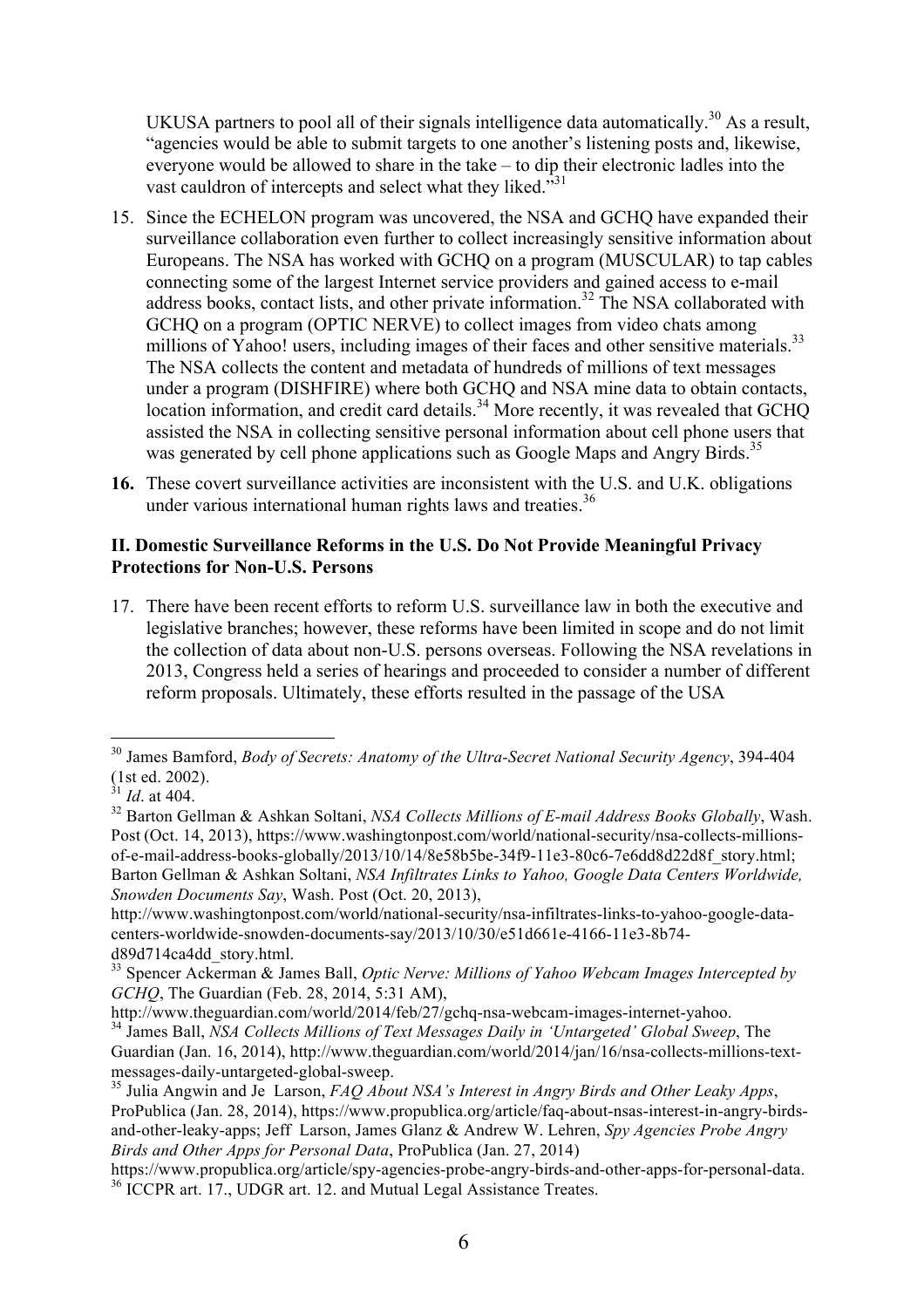FREEDOM Act in June 2015.<sup>37</sup> The President issued an order in January of 2014, which outlined a plan to impose new Intelligence Community rules concerning non-U.S. persons. <sup>38</sup> The reforms, however, have not provided adequate protection for non-U.S. persons or limited the amount of data collected abroad.

- 18. **USA FREEDOM Act.** Beginning in 2013, the U.S. Congress considered a number surveillance reform proposals, which focused primarily on three issues: (1) ending bulk collection of Americans' telephony metadata under Section 215 of the Patriot Act; (2) increasing transparency of surveillance activities through public reports and audits; and (3) improving oversight and transparency of the Foreign Intelligence Surveillance Court process. <sup>39</sup> The USA FREEDOM Act, which was subsequently passed in 2015, addressed some, but not all, of the issues raised Congress. <sup>40</sup> The Freedom Act included a number of significant changes to surveillance programs and oversight mechanisms, but the central component of the law was a reformulation of Section 215.<sup>41</sup> The law bans bulk collection under Section  $215<sup>42</sup>$  instead requiring that the government base an application for "call detail records" (CDR) on a "specific selection term."<sup>43</sup> In addition to the changes to Section 215 and the prohibition on bulk collection, the Freedom Act also includes provisions imposing new disclosure requirements for significant FISC opinions and orders, creating a panel of amici curiae to provide the FISC with assistance on legal and technical matters, and addressing some concerns about the targeting of United States persons under Section 702.44
- 19. **PPD-28.** While Congress was pursuing legilsative reforms to Section 215, the President issued a new directive concerning the government's use of electronic surveillance and the privacy impact of its signals intelligence programs.<sup>45</sup> The new Presidential Directive, PPD-28, required members of the Intelligence Community to develop and implement

 <sup>37</sup> USA FREEDOM Act of 2015, Pub. L. 114-23, 129 Stat. 268.

<sup>38</sup> *See* Press Release, *Presidential Policy Directive–Signals Intelligence Activities* (Jan. 17, 2014), https://www.whitehouse.gov/the-press-office/2014/01/17/presidential-policy-directive-signalsintelligence-activities.

<sup>39</sup> *See generally* Alan Butler, *Standing Up to Clapper: How to Increase Transparency and Oversight of FISA Surveillance*, 48 New Eng. L. Rev. 55, 91–100 (2013).

<sup>&</sup>lt;sup>40</sup> Steve Vladeck, *The Second Circuit and the Politics of Surveillance Reform*, Just Security (May 7, 2015), https://www.justsecurity.org/22839/circuit-politics-surveillance-reform/.

<sup>41</sup> *See USA Freedom Act: What's In, What's Out*, Wash. Post (June 2, 2015),

https://www.washingtonpost.com/graphics/politics/usa-freedom-act/; Alan Butler, *NSA Reform Moves Forward in Congress—With a Clear Prohibition on Bulk Collection But Still Missing Important Transparency and Oversight Provisions*, Privacy Rights Blog@epic.org (May 14, 2014), http://epic.org/blog/2014/05/nsa-reforms-move-forward.html.

<sup>&</sup>lt;sup>42</sup> Pub. L. 114-23  $\overline{\S}$  103, 129 Stat. 268, 272 (2015). The law also prohibits bulk collection under the FISA Pen Register provision. *See* Pub. L. 114-23 § 201, 129 Stat. 268, 277 (2015).

<sup>&</sup>lt;sup>43</sup> Pub. L. 114-23  $\S$  101, 129 Stat. 268, 269–270 (2015). In order to obtain a CDR order, the government must submit the application to the FISC and show that (1) it has "reasonable grounds" to show that the CDRs related to that specific selection term are "relevant" to an investigation, and (2) it has a "reasonable articulable suspicion" that the selection term is "associated with a foreign power engaged in international terrorism." Pub. L. 114-23  $\S$  101(a)(3), 129 Stat. 268, 270 (2015). If the FISC grants the application, then the government can order a company to provide CDRs within "two hops" of the specific selection term. *See* Jodie Liu, *So What Does the USA Freedom Act Do Anyway?*. LawFareBlog (June 3, 2015), https://www.lawfareblog.com/so-what-does-usa-freedom-act-doanyway.<br> $44 \frac{Id}{L}$ 

<sup>&</sup>lt;sup>45</sup> See Remarks on United States Signals Intelligence and Electronic Surveillance Programs, 2014 Daily Comp. Pres. Doc. 30 (Jan. 17, 2014).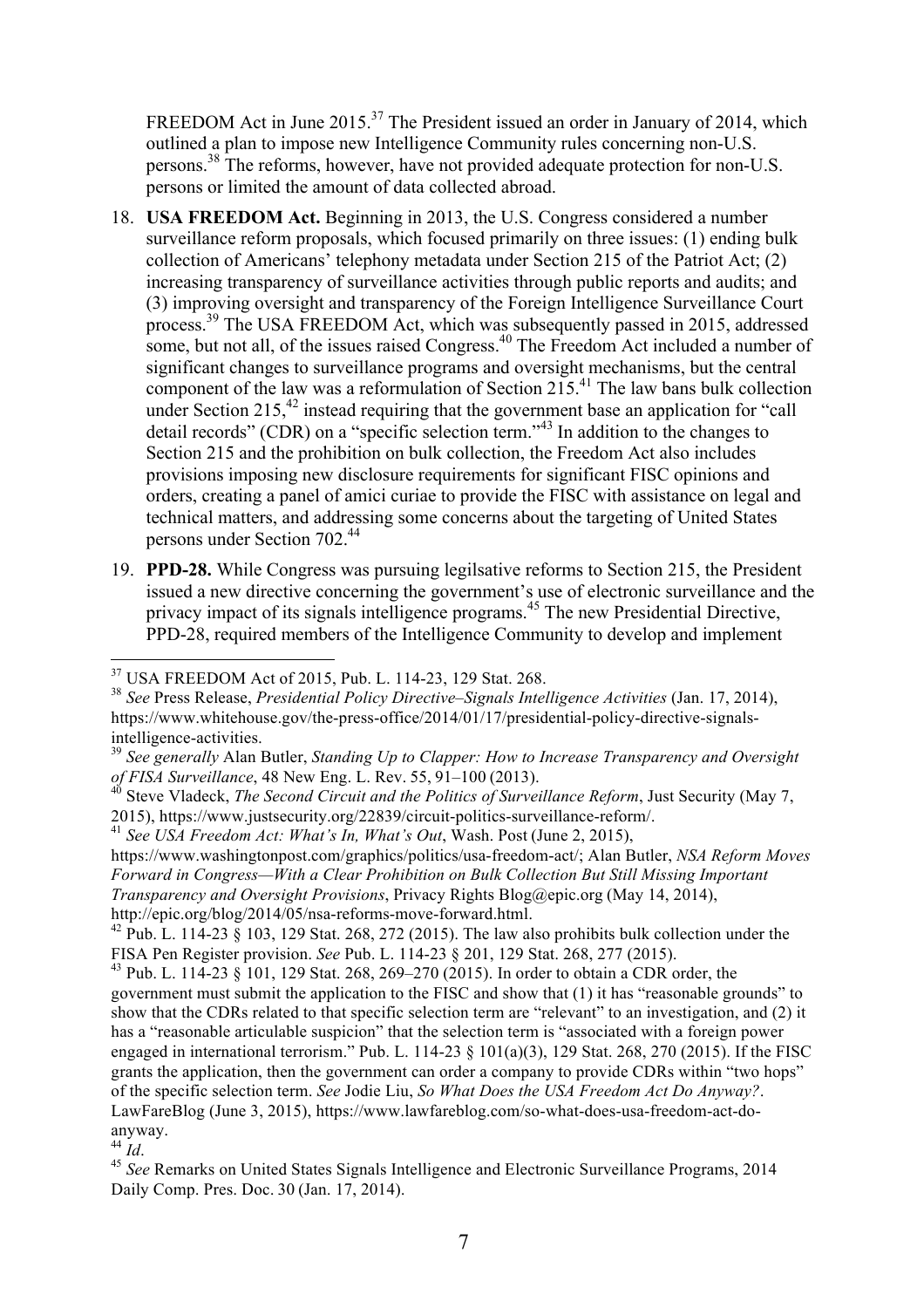certain privacy protections for their surveillance programs.<sup>46</sup> The PPD included six sections, the last two concerning reports and jurisdictional effects and the first four outlining policy guidance, limitations, and rules for signals intelligence.<sup>47</sup> But while the PPD does impose new rules limiting retention and dissemination of non-U.S. persons' **EVELU GOES IMPOSE HUW THINS HIMMING TO CONCOURT THE SECOND WAS SERVED ON THE UPPD** is binding information, it does not limit its collection. Most significantly, while the PPD is binding on executive branch agencies, but does not create a right of action enforceable in court.<sup>4</sup>

- 20. **The Umbrella Agreement.** The US and EU are in the midst of negotiating a so-called "Umbrella Agreement", a framework for transatlantic data transfers between US and EU law enforcement agencies.<sup>49</sup> The proposed goal of the Agreement is to provide data protection safeguards for personal information transferred between the EU and the US. According to an independent analysis of the Agreement, in its current form, do more harm than good for Europeans. It does not provide for adequate safeguards but violates the EU Charter of Fundamental Rights<sup>50</sup>. The finalization and signing of the agreement depends on adoption of the Judicial Redress Act 2015.
- 21. **Judicial Redress Act.** By tradition, the US Privacy Act does not provide legal rights for individuals who are not US citizens or lawful permanent residents.<sup>51</sup> A recent amendment called Judicial Redress Act ("JRA") may provide certain narrow claims in contingent circumstances. At present there has been no change regarding the legal rights of non-US persons under the Privacy Act. The need to extend privacy safeguards to non-U.S. persons arises from the concern that personal information transferred from the European Union to the United States lacks adequate privacy protection. The Judicial Redress Act simply does not provide for adequate safeguards.<sup>52</sup> Before the final vote in Congress, JRA was amended and the very limited safeguards it would have offered was weakened

 <sup>46</sup> Directive on Signals Intelligence Activities, 2014 Daily Comp. Pres. Doc. <sup>31</sup> (Jan. 17, 2014). <sup>47</sup> *See generally id*. The first section requires that all signals intelligence collection be "conducted consistent with" four principles: (1) executive branch authorization (2) purpose limitation and consideration of privacy and civil liberties impact, (3) prohibition on collecting foreign private commercial information for competitive advantage, and (4) narrow tailoring of collection activities. The second section imposes limitations on the use of signals intelligence collected in bulk, namely that such information may only be used for six listed purposes: espionage, terrorism, weapons of mass destruction, cybersecurity, threats to armed forces, and transnational crime. The third section requires an annual review of signals intelligence policies and procedures by all Intelligence Community leaders in light of the PPD-28 principles. And finally the fourth section requires that all Intelligence Community agencies develop and adopt safeguards to protect the personally information of any person (regardless of nationality) collected through the signals intelligence programs.

<sup>&</sup>lt;sup>48</sup> Peter Swire, "US Surveillance Law, Safe Harbor, and Reforms Since 2013" (Dec. 17, 2015).

<sup>49</sup> Agreement Between The United States of America and The European Union on The Protection of Personal Information Relating to The Prevention, Investigation, Detection, and Prosecution of Criminal Offenses, http://ec.europa.eu/justice/data-protection/files/dp-umbrella-agreement\_en.pdf.

<sup>50</sup> Douwe Korff, *EU-US Umbrella Data Protection Agreement : Detailed Analysis*, FREE Group (October 14, 2015), http://free-group.eu/2015/10/14/eu-us-umbrella-data-protection-agreementdetailed-analysis-by-douwe-korff/.

<sup>51</sup> 5 U.S.C. § 552a(a)(2). *See generally, The Privacy Act 1974*, EPIC (2015), https://epic.org/privacy/1974act/.

<sup>52</sup> EPIC, *EPIC Recommends Changes to Judicial Redress Act* (Sept. 16, 2015), https://epic.org/2015/09/epic-recommends-changes-to-jud.html.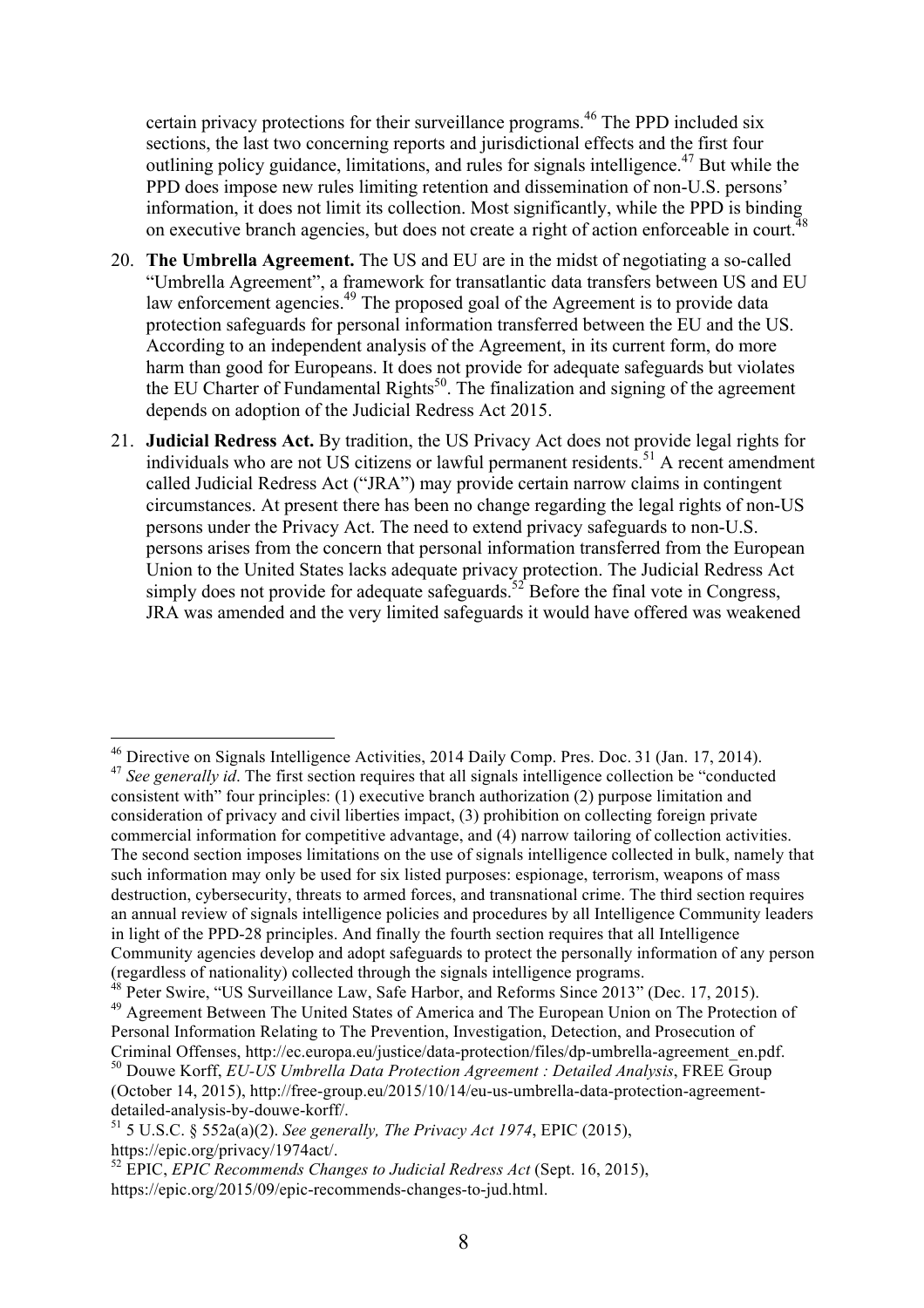even more with the introduction of a national security exemption.<sup>53</sup> Moreover, the NSA has sought to exempt itself from all Privacy Act obligations, even for U.S. citizens.<sup>54</sup>

- 22. **Commercial data flows between the EU and the U.S.** On February 29, 2016, the European Commission and the U.S. Department of Commerce released the proposed EU-U.S. Privacy Shield. The Privacy Shield aims to replace the Safe Harbor framework for commercial data flows between the EU and the U.S., which was struck down by the Court of Justice of the European Union in October 2015. The Privacy Shield agreement is to serve as the basis for an "adequacy" decision by the European Commission that the U.S. has a satisfactory system regarding data protection, including addressing issues related to government surveillance and consumer privacy. This scheme does not adequately protect consumers' fundamental rights to privacy and data protection, as established in the EU Charter of Fundamental Rights and the 1995 Data Protection Directive, seen in the light of the European Court of Justice decision on 'Safe Harbor'<sup>55</sup>. The failure of the US to enact legislation on meaningful surveillance reform and to have a robust overarching data protection law that ensures the privacy of its own citizens and consumers creates a barrier to any serious consideration on adequacy.<sup>56</sup> EPIC believes that the Privacy Shield will fail under the legal scrutiny of European Data Protection Authorities and, eventually, the European Court of Justice.<sup>57</sup>
- 23. The U.S. has failed to adopt meaningful reforms and to make necessary changes in its domestic laws and international commitments to provide adequate (and essentially equivalent) privacy and data protection safeguards for non-U.S. persons regarding the commercial, law enforcement and national security data collections and use.

# **III. Both the U.S. and EU Member States Seek to Undermine Privacy and Data Security**

- 24. The protection for the fundamental rights to privacy and data protection as guaranteed by the European Convention on Human Rights has been weakened by many countries' (including the US and EU Member States, and the UK in particular) efforts to adopt legislations for new, more intrusive surveillance powers and attacks on constitutional checks and balances since this case was brought before the Court.
- 25. Furthermore, the ongoing trend in the U.S. and abroad is to weaken fundamental privacy rights. President Obama has drafted a proposed framework to increase the transfer of personal data collected NSA to other countries, reducing legal protections.<sup>58</sup> The Federal Bureau of Investigation is pushing again for limitations on device security and are seeking to undermine strong encryption that is essential to protect consumers from crime

<sup>56</sup> Marc Rotenberg, Testimony before the LBE Committee of the European Parliament (March 17, 2016) http://www.europarl.europa.eu/ep-live/en/committees/video?event=20160317-1500- COMMITTEE-LIBE.

 <sup>53</sup> Eric Geller, *Everything You Need to Know About The Big New Data-Privacy Bill in Congress*, Daily Dot (Feb. 4, 2016), available at http://www.dailydot.com/politics/what-is-the-judicial-redress-acteurope-data-privacy-bill/.

<sup>54</sup> *See* EPIC, *NSA Petition* (2013), https://epic.org/NSApetition/.

 $55$  Judgement of 6 October 2015, Case-362/14

<sup>57</sup> EPIC, *Transatlantic Coalition of Civil Society Groups: Privacy Shield Is Not Enough, Must Return to Negotiating Table* (March 16, 2016), https://epic.org/privacy/intl/schrems/Priv-Shield-Coalition-LtrMar2016.pdf.

<sup>58</sup> Charlie Savage, *Obama Administration Set to Expand Sharing of Data That N.S.A. Intercepts*, N.Y. Times (Feb. 25, 2016), available at http://www.nytimes.com/2016/02/26/us/politics/obamaadministration-set-to-expand-sharing-of-data-that-nsa-intercepts.html? r=1.